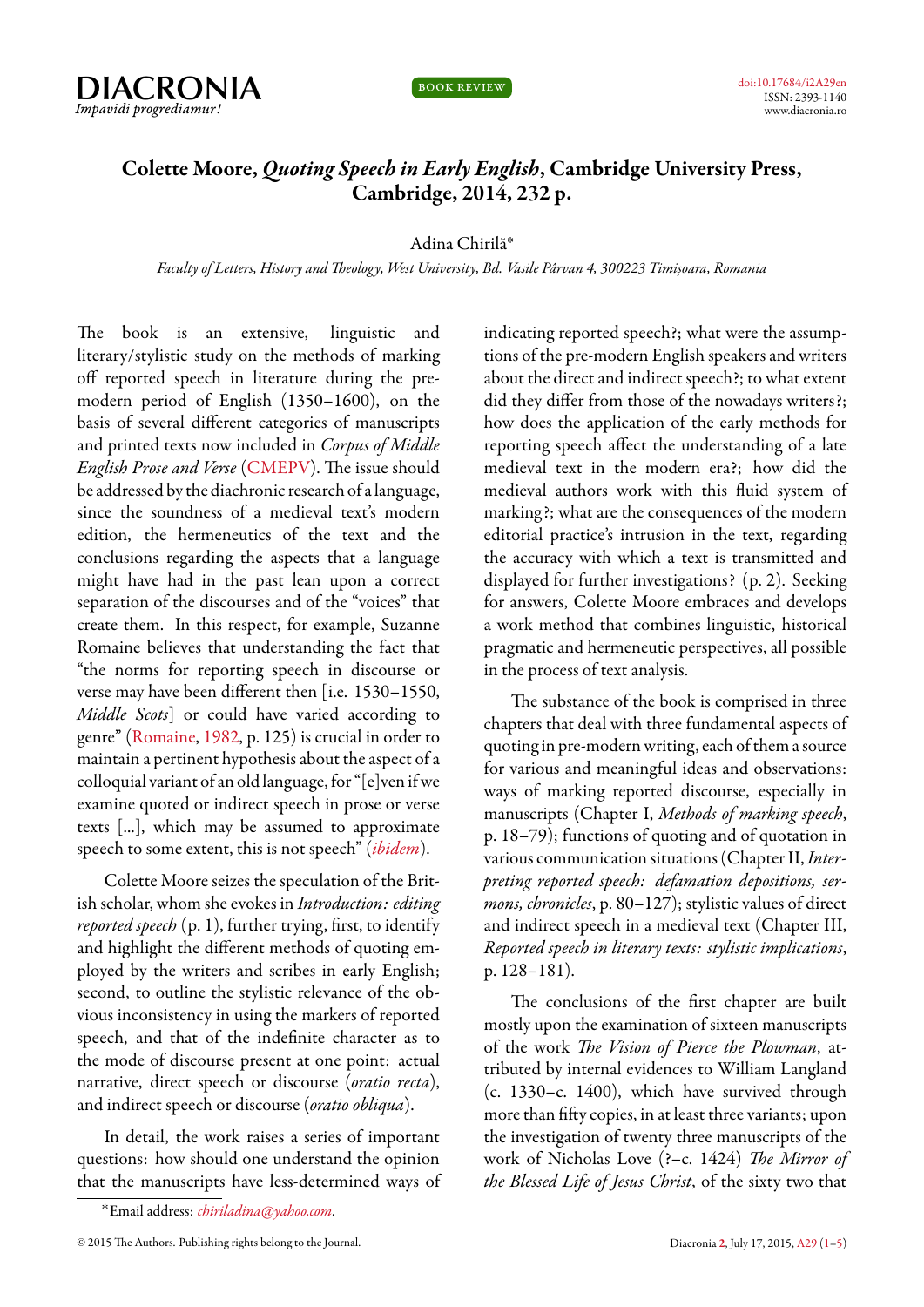we have today; and upon the analysis of an editorial series concerning a small section of *Merchant's Tale* (Geoffrey Chaucer, 1342–1400, *Canterbury Tales*), verses 1263–1267, from the first printed version, c. 1483, by William Caxton, to the modern edition of 1903 [1898], by Alfred W. Pollard. The selection made by Colette Moore is considered representative for working out an image of the techniques of marking reported discourse used by the pre-modern writers and scribes, and by the early editors. They appear to be divided into scribal methods, of *miseen-page*, and linguistic methods.

Among the first means employed in the attempt to organize graphically a page with more than one voice operating in the construction of the discourse are: the paragraph mark  $(g)$ ; the line spacing; punctuation marks: *punctus* (·), *punctus elevatus* (<sup>6</sup>)these being used as midline caesura dots, to draw attention to the linguistic mark (*inquit*) of a quotation; the rubrication of letters (e.g.: the abbreviated form of the verb *quod*, the initials of lines when they coincide with someone's discourse, the initials of proper and common names when they designate persons whose words are quoted), and of the scriptural quotations; underlining; composing marginal *notæ* that call the reader's attention to the quotation's source and, implicitly, to its presence in the text, but also speak about the citation's degree of accuracy towards the archetype: quotation abbreviated by the compiler or the scribe, paraphrase, deviation, augmentation.

Colette More holds that, in general, methods like these are not used systematically. Although some manuscripts show a higher level of organization of different marking methods, most of them lack clarity and constancy in this respect, with frequent alternations of the markers. From one scribe to another, a certain type of marker may be replaced by a different one, according to the preferences or habitudes of the scribe. It also happens that the existence of a marker is completely overlooked when, while copying a text, the scribe applies a new understanding to its content, and feels free "to emendate" the work he labors upon, since the medieval practice of transcribing allows the intervention of the mere scribe as an interpreter of the text.

Linguistic methods of indicating the perspectives' alternation include discourse elements like interjections, vocatives, pronominal, spatial and temporal deictic markers, other pragmatic markers, etc., and also meta-discourses and incident structures most of them of the *verba dicendi* type. About the latter, noticing their repetitive character and the tendency to operate in coordinated pairs (e.g.: "Rolland **ansuerd** and **sayd**: syr guy of Bourgoyne, come ye..."—*Charles the Grete*, CMEPV, p. 58; "Charlemagne **speke** thus, he **sayd** to hym / I wyll that ye knowe | now that I..."—*Four Sons of Aymon*, Caxton, CMEPV, p. 59), Colette Moore maintains that we witness a process of pragmaticalization/grammaticalization—at least in some cases, e.g.: *seien* 'to say', when the verb does not describe the event of speaking, but carries a textual function—that of indicating the shift to the direct speech (although, in the beginning of the discussion, the author mentions the stylistic value of the doubling of verbs, so frequent in many premodern languages and in the Bible, as an example of the rhetoric figure *copia*).

The idea of the grammaticalization of the *inquit* is further proved by analysis of the functions that *videlicet* 'namely, clearly' (< lat. *videre licet*) has in legal context, upon a corpus of one hundred and twenty depositions in slander cases recorded between 1245 and 1645 in courts from England and Scotland. Colette Moore draws the conclusion that, throughout centuries, with more and more occurrences of the same sort, *videlicet* (also *v.*, *vi.* or *viz.*) develops two textual functions: as a marker in codeswitching (when the juridical text is written in Latin and English, the latter being the language known and used by the witnesses in their depositions), and a conventional marker of the reported discourse, either direct or indirect speech, as in (23)/p. 64: "*Durham Diocesan Records 1570.* Elizabeth Robson con*tra* Isabell agnet knops in *causa* diffama*cionis* vi*delicet* that she is a hoore & a harlott/".

Thus, the *inquit* constructions in pre-modern texts (a few *verba dicendi* and, in certain contexts, *videlicet*) have mainly an organizing role, usually in the absence of other means invested with this purpose. The deterrent factors, those that have weakened this pragmatic function and stopped the grammaticalization process of the lexical elements under observation are, in Colette Moore's opinion, the emergence and generalization (alongside the multiplication of the books by print) of other editorial conventions: the use of italic letters, of *parentheses*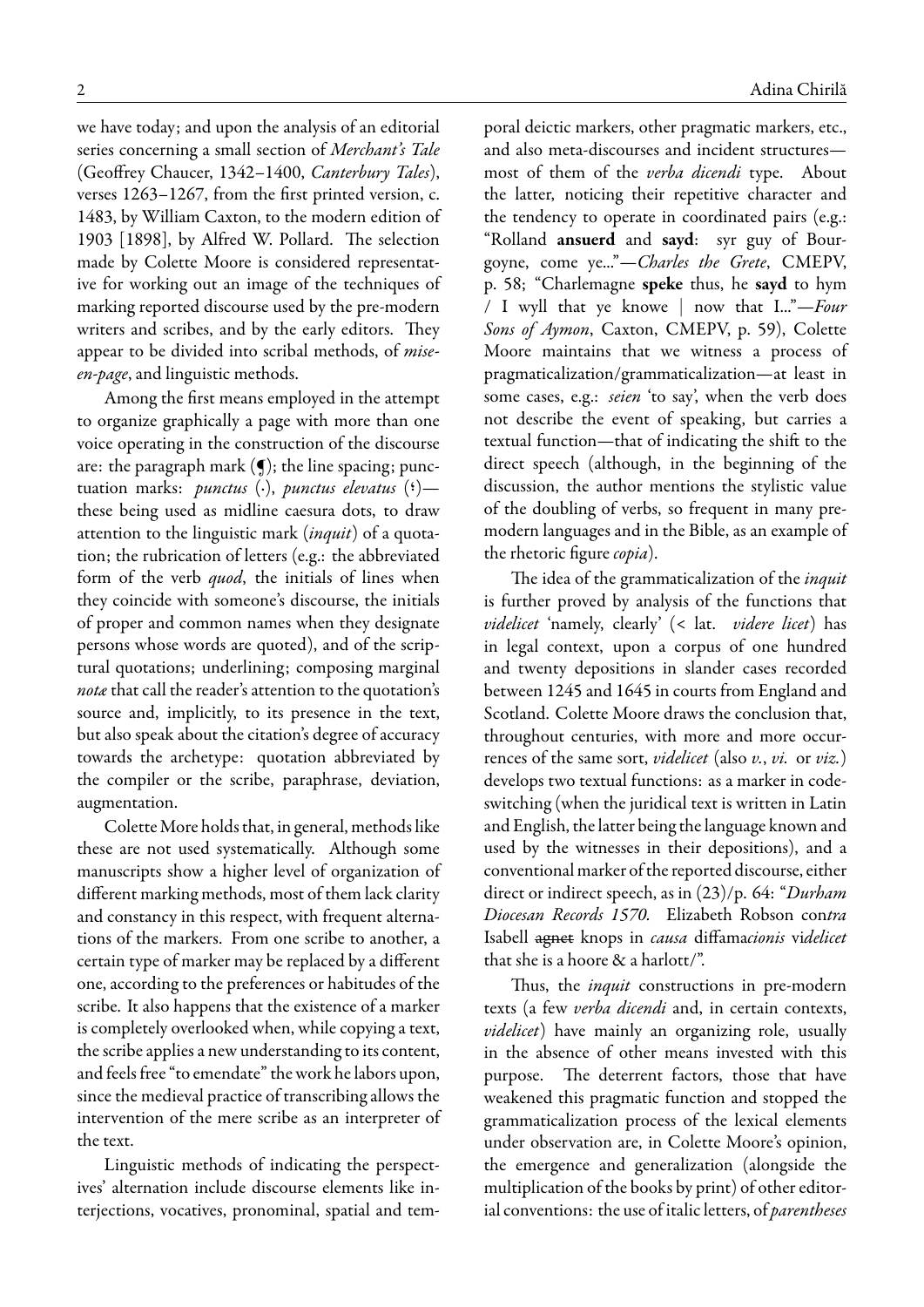(or, after Erasmus, *lunulæ*—used for three centuries for setting of quotative phrases), and commas (*diple*, *inverted comma*), later.

The practice of isolating the *inquit* related to the reported speech may be another proof in favor of the idea that phrases like *he said* or *quod she* are significantly grammaticalized, their semantic content is minimal and indicated as such in the economy of discourse. The main theoretical argument for Colette Moore's opinion lies in several fragments from a few 16<sup>th</sup> grammarians' works, of George Puttenham, *Arte of English Poesie*, 1589, Richard Mulcaster, *Elementarie*, 1582, and John Hart, *An Orthographie*, 1569 (who, for example, characterizes the fragment between parentheses as removable: "As the *Parentheseos*, which Gréeke word signifieth interposition: and we may understand to be a putting in, or an addition of some other matter by the way: which being left out yet the sentence remayneth good.", p. 74).

As for the diple and inverted commas, Colette Moore emphasizes the role that they have in late medieval texts (till the end of the  $17<sup>th</sup>$  century), namely to indicate gnomic utterances, *sententiæ*, whose absolute truth is known or ought to be known and accepted by readers. Only secondary do these signs draw attention to the presence of *a certain* voice that has a certain contribution to the construction of the text; their primary function is to invoke an authority (*auctoritas*) on the basis not of intellectual property, but of truth.

The second Chapter focuses on three literary genres (defamation depositions, sermons and historical chronicles), in order to identify and describe the authors' and scribes' conceptions about the act of quoting, the way in which they operate in texts depending on genre, and the role of the reported discourse in constructing the text as a whole. In judicial cases, the problem concerns the faithfulness in quotation that is expected in the process of recording the depositions. Colette Moore notices that medieval customs allow not only the *ad hoc* transformation of the direct speech of the witnesses into indirect speech, a practice that does not affect the *de dicto* image of the discourse, but also a *de re* registering, when the witnesses' depositions are written down according to the clerk's judgment and evaluation. The convention gives priority to the loyalty to a legal standard of defamation, against the

exact reporting (*verbatim*) of the deposition.

The analysis continues with the sermons, for the crucial importance that the quotation from biblical sources and patristic texts has in illustrating the legitimacy of the preacher's message. Believing that the use of probating quotations is a defining feature of the scholastic sermon—a genre of the pulpit oratory that emerged in Western Europe at the end of the 12th century—, Colette Moore examines a corpus of more than a hundred and fifty such discourses. As a rule, she finds an ambiguous relation between the preacher and the quotation. Crediting someone with an utterance often lacks precision, which may be a sign for the pragmatic value of the very *act* of pointing to an authoritative voice, when the preacher cannot or, for various reasons, doesn't want to clearly identify that voice. The fragments employed as quotations appear to be more or less untrue to the archetype, for the deviations take the form of tacit combination of two or more sources (Colette Moore offers the example of the second sermon from British Library MS Royal 18 B. xxiii, which opens with several biblical fragments—*Jn*, 6, 57, *Mt*, 12, 44, *Lk*, 11, 24—talked about as a unitary fragment), summary, free and unmarked inserting of the preacher's personal comments in the citation, extrapolation, abrupt transition from Latin to English and from direct to indirect discourse, bilingual and redundant use of a biblical or patristic text, etc. Some situations render evident another problem specific to the pre-modern period in the history of a vernacular language: the relation between the source-text written in a sacred language (i.e. Latin) and the translation made in the vernacular language (i.e. English); in this respect, Moore maintains that "[s]ince most of the quotations are from Latin source material, investigating the conception of faithfulness in quotation entails investigating the conception of faithfulness in translation" (p. 106). Correlating the linguistic findings with the specific historical events, she then concludes that, in a period of censorship and severe repression of vernacular renderings of Scripture in any form *libri, libelli, aut tractatus* (according to Article 7 of Bishop Arundel's Constitutions of 1407-1409), the preachers were forced either to preserve the Latin aspect of the pericopae used in their sermons, or to create either extremely slavish translations into English, or loose paraphrases so that the censors might not notice the presence of a quotation in discourse,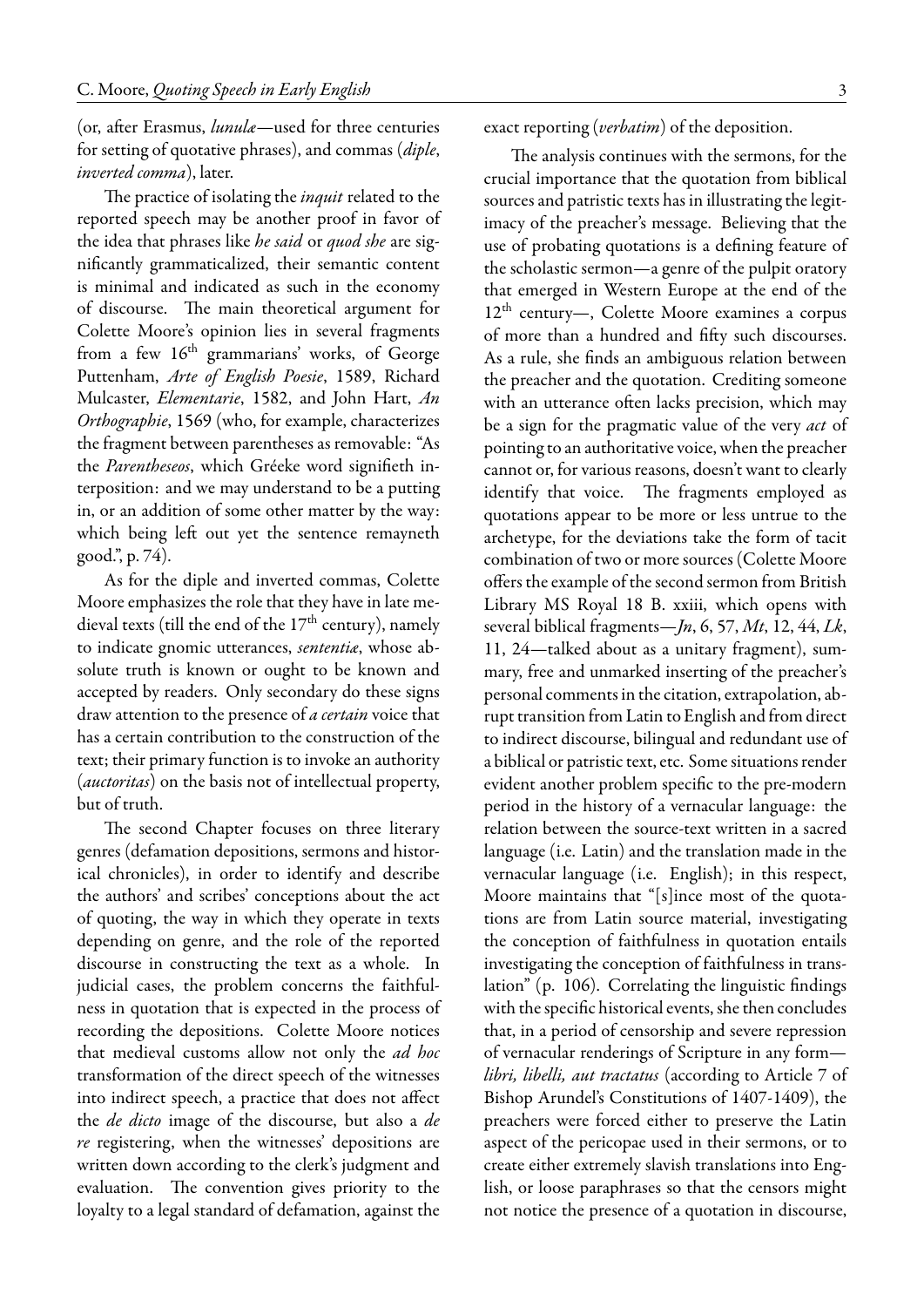but that of a mere comment.

Broaching historical chronicles from 1350–1500 (*Brut – The Chronicles of England*, *Polychronicon* – translated and annotated by John Trevisa,*The Chronicle of Popes and Emperors*, *Lollard Chronicle*, etc.), a genre that is partially grounded on speech reporting, the linguist points out the conventional and rhetoric character of reporting direct speech: the act of "quoting" a historical figure's speech ought to be interpreted as an act of approximation, the act of creating a plausible discourse by the chroniclar himself, a discourse that is meaningful to the actual political or dramatic context. "The motive is rhetorical and driven by the narrative rather than by the impulse to mark accuracy" (p. 117). Another observation concerns the fluidity that characterizes the employment of narrative, the metadiscourse about the direct speech and the direct speech itself in chronicles, with unmarked or ambiguous transitions among them.

The third Chapter is a survey of the work of three canonical English writers from the  $16<sup>th</sup>$  century: the anonymous and presumably only author of the poems *Pearl*, *Cleanness*, *Patience*, and *Sir Gawain and the Green Knight* (British Library, Ms Cotton Nero A.x), William Langland (*The Vision of Piers the Plowman*), and Geoffrey Chaucer (*Canterbury Tales*). Colette Moore argues here that some authors of the late Middle Ages use the system of speech marking in a manner that creates ambiguity and, consequently, the possibility of a multiple reading, "intrinsic to the literary project" (p. 132). If so, the option of the modern editor who indicates without doubt the "clarified" margins of the reported speech sequences in the old literary text would reflect an *interpretative decision* that simplifies and disadvantages the text. An action as such would be even superfluous in a case like the one known as "the Marriage Encomium" (Chaucer, *The Merchant's Tale*, verses 1267–1392): Colette Moore believes that the lack of clarity with regard to the identity of the voices that compose the text is in fact the key to the right and full interpretation of the encomium as a succession of general truths about marriage—*sententiæ* whose gnomic content belongs to the entire humanity (p. 176–177). In a different circumstance—*The Vision of Piers the Plowman*—, the obscurity would be no less than essential in the process of recreating, in the reader's mind, the dream-like experiences described in the poem, and of achieving the didactic purposes

of the text: "[a]s constructed by indeterminacies in voices and speakers, Will's journey is partly a journey of perspective, as seemingly external concepts and ideas are internalized and become part of his own thinking. As readers, we undergo this journey with him." (p. 162).

The observations on numerous literary fragments cited in the last two Chapters lead to the strong conclusion that, in order to endow the nowadays reader with the possibility to grasp the subtle ways in which the pre-modern writers used systems of marking off reported discourse, and with the chance to reach a deeper understanding of the medieval literary art, prudent and rigorous judgment are required in the applying of modern editorial norms when it comes to the issue of quoting.

*Evaluation.* The book has been well received by the international academic community, and received favorable reviews right after its first publication, in 2011. Petré (2012) considered it to be well written, accessible to a wider public, an important contribution to the field of English philology and of medieval literar[y stud](#page-4-1)ies.

›

Specialist [or n](#page-4-1)ot, the reader discovers a solid work, whose argumentation stands both on theoretical grounds, when the author thoroughly discusses concepts suggested byfundamental, now classic studies (however, one might upbraid her for not referring to a more recent bibliography, see Petré, 2012, p. 304), as well as on empirical research, most of it original. On the latter score, Colette Moore is on her own in the first chapter when,f[ollow](#page-4-1)i[ng the](#page-4-1) examination of the texts, she brings about original synoptic tables concerning the markers of the reported discourse, in *Troilus and Criseyde* (Geoffrey Chaucer) and*The Regiment of Princes*(Thomas Hoccleve), as well as the pragmatic functions of the verbs of speaking and of *videlicet*, in pre-modern literature. Her point of view on the (pre)grammaticalization of the quotative verb *seien* is, undoubtedly, interesting and highly appealing, but the arguments in its favor are not entirely convincing at this point. It's unclear why the author does not correlate the presumed process of grammaticalization of the verb *seien* as a marker of reported speech in English with the process of grammaticalization of the same quoting verb as a complementizer—a phenomenon that was described by Deutcher (2000), to which